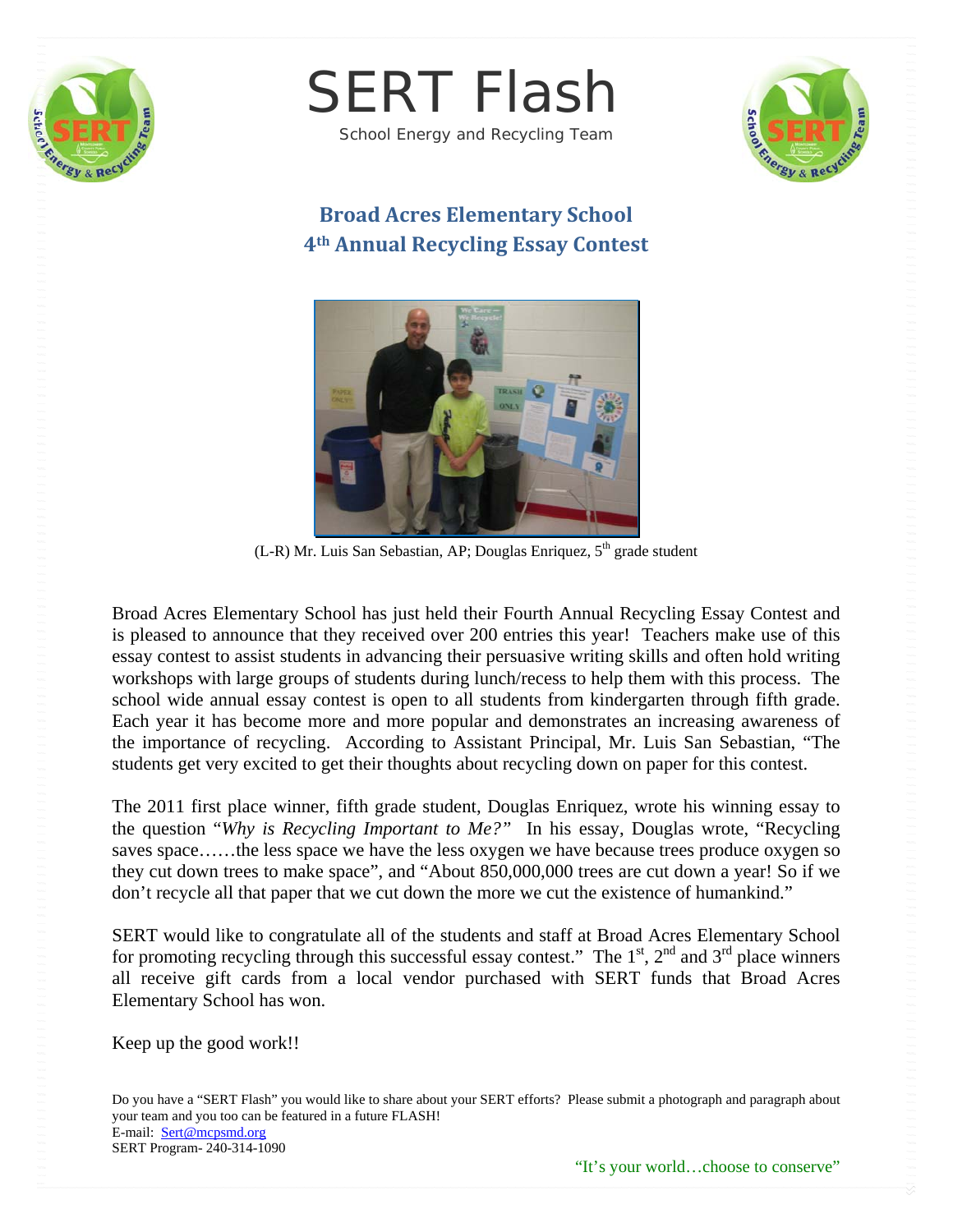## SERT Flash Indoor Recess Again?

*Turn a Challenge into an Opportunity*



After many long winter days of indoor recess, are you looking for a new activity for your students? Why not participate in the SERT Watt's Up Poster Contest? The theme for the poster contest this year is "Conservation: Energy, Water and Recycling." Posters selected for printing will include the student or staff member's name and school/office. This year, participants will have the option to create posters in different languages. Students and staff could explore and demonstrate the importance of conservation in English, Spanish, Chinese, French, Korean, Vietnamese, and Amharic. Winning entries will be exhibited in a gallery showing at the Rockville Library this summer.

The Watt's Up poster contest is open to all MCPS staff or students in grades K–12. The theme of each entry should encourage others to conserve energy and water and to recycle responsibly.

**The due date is extended to Friday, April 4th.** More information is available [here.](http://www.montgomeryschoolsmd.org/departments/facilities/greenschoolsfocus/pdf/wu.pdf)